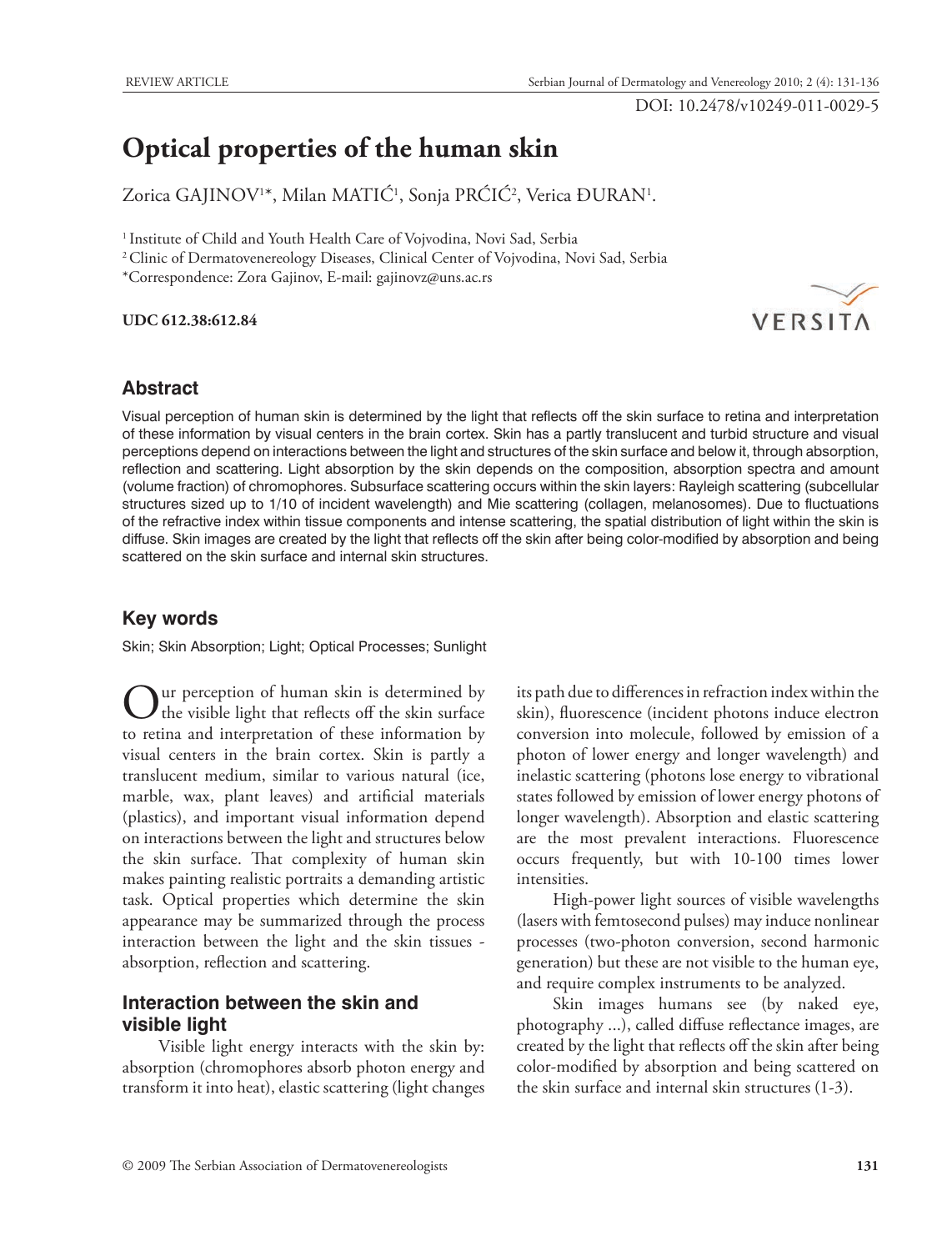Light absorption in the skin depends on the composition and amount of chromophores. Corneal layer is thin, corneal absorption within it is minimal, and transmission of light to deeper epidermal layers is uniform. In viable epidermis, a melanin is a natural light-absorbing chromophore, with broad absorption spectra (being the most intensive in the ultraviolet spectrum and shorter wavelengths). The intensity of absorption (mathematical term of epidermal absorption coefficient) directly depends on the volume fraction of epidermis that is occupied by melanosomes (1.3 - 43%). Jacques et al. reported that the volume fraction of melanin in the epidermis is 1 to 3% for light-skinned Caucasians, 11 to 16% for Mediterranean types, and 18 – 43% for darkly pigmented Africans (4, 5).

The dermis consists of two layers network of connective tissue fibers, and blood vessels. Hemoglobin is the main dermal chromophore. Absorption of both oxyhemoglobin and deoxy-hemoglobin have absorption peaks in blue  $(400-420 \mu m)$ , and greenyellow range (540-577 µm), and decrease gradually for longer wavelengths. Deoxy-hemoglobin has its highest absorption peak at  $420 \mu m$ , and a second peak at 580 µm. Oxy-hemoglobin shows its highest absorption peak at 410 µm, and two secondary peaks at 550 - 600 µm range. The intensity of absoprtion directly depends on the volume fraction of tissue occupied by hemoglobin (0.2-7%). The blood volume fraction in the cutaneous blood content (in the superficial plexus about  $100 - 200$  µm from the surface) is about 2-5%, while in other parts of the dermis the volume fraction is much lower (2, 6).

Other blood derived pigments, bilirubin and carotenoids, are responsible for yellowish and olive hue in basic skin tan. Beta-carotene and lycopene have absorption peaks at 488 and 515 µm, and bilirubin at 460 µm (7).

Absorption of visible light in subcutis is neglible; considering the white color of adipose tissue, most of the light that reaches the subcutis is reemitted into the dermis (6).

Light absorption by other skin structures is not contributing to visual appearance, due to absorption maxima being out of the visual spectrum. Epidermal nucleic acids (peak at 260 µm), urocanic acid (peak at 277  $\mu$ m), keratin (peak approximately at 280  $\mu$ m) absorb UV radiation. Water is absorbed in the infrared spectrum (peak approximately at 980 µm) and the thermal effect is mediated by water content of tissues. Dermal proteins are absorbed near UV, collagen in the visible and near the infra-red spectra.

#### **Coefficient of absorption**

Absorption coefficient of the human skin (determined in vivo) is wavelength dependent, and in agreement with in-vitro determined values for various chromophores. Maximal absorption coefficient is at around 500 µm, with a twofold decrease if wavelengths increase from 500 to 600 µm, and it corresponds to melanin and hemoglobin absorption maxima in this region. With further wavelength increase, from 600 to 800 µm, the absorption coefficient decreases smoothly. The absorption spectra of darker skin types (Fitzpatrick's V-VI types) have a greater slope in the visual wavelength region, compared to lighter skin types (I-II and III-IV), being the consequence of differences in melanin concentrations in various skin types, assuming other chromophore concentrations are similar. At wavelengths longer than 900nm (infrared spectra), the absorption coefficients of three skin type groups have almost the same magnitude and a characteristic prominent absorption peak induced by water absorption at 980 µm (8). In conclusion, at wavelengths shorter than 600 µm, absorption by melanin and hemoglobin is dominant, while at 600- 800 µm, the reflectance spectral features are mainly affected by scattering.

#### **Reflection**

Reflection of light on the skin surface occurs on the account of differences in refraction indices between the air  $(1,0)$  and the corneal layer  $(1,45)$ . Fresnel's equation illustrates proportions of light that is reflected and refracted (transmitted towards deeper layers) on air-skin interface, as functions of incident angle of light and refraction indices of medium from which the light beam approaches the skin (air usually) and medium that further transmits the light (incident and transmissive medium). When the incident angle is close to normal  $( $40^{\circ}$ )$  about 5% of light is directly reflected from the corneal layer surface, and the rest 95% enters the epidermis. The reflected light is not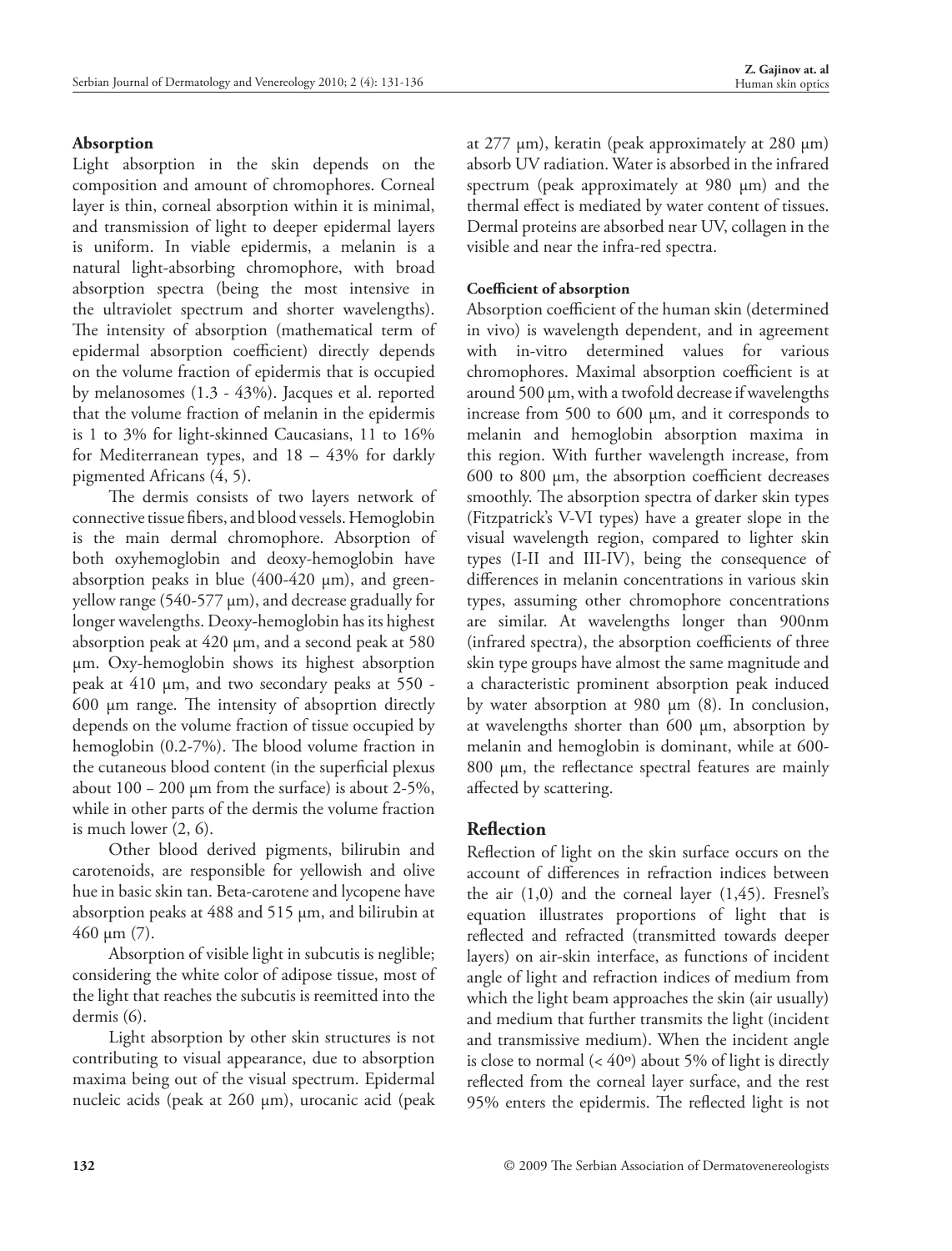interacted with the interior of the skin and is not color-modified by skin chromophores. The increase of the incident angle of light increases the amount of light reflected from the skin surface. Presence of sebum smoothes the roughness of the skin surface, and due to the fact that a higher refractive index (1.5) increases the amount of light reflected off the air-sebum interface, it accentuates the appearance of shine (9).

# **Scattering**

Scattering is a dominant type of interaction of visible and near infra-red light spectra with tissues, being 100-1000 times stronger than absorption (10). Scattering is a deflection of light beams from a straight trajectory caused by microscopic non-uniformities in the medium through which the light passes (scattering particles), and fluctuations of refractive index. Type and intensity of scattering depends on the size of the scattering particles in relation to the wavelength of the incoming light.

#### **Elastic scattering**

Elastic scattering refers to processes where photons of incident and scattered light have the same energy (wavelength), whereas Rayleigh and Mie models of elastic scattering are applied for light scattering in tissues.

Rayleigh scattering occurs on particles much smaller than incident wavelength (up to 1/10 of incident wavelength size). Oscillating electromagnetic field of incident radiation induces the electron distribution of a molecule (scattering particle) to oscillate, inducing point dipole in the molecule, while light is scattered uniformly in all directions. According to Rayleigh theory, scattering probability is inversely proportional to the fourth power of the wavelength of the scattered light, therefore shorter wavelengths are scattered more efficiently than longer wavelengths.

Mie scattering occurs when the scattering particles are of similar size as the wavelength of light. These large particles do not act as dipoles, and intraparticle interference causes an angular dependent scattering pattern. It depends on particle size and shape (spherical particles); the intensity of forward scattering (in the same direction as the incident light) is in correlation with these parameters.

Illustrative didactic examples for Mie and Rayleigh scattering are optical phenomena in atmosphere: Rayleigh scattering is responsible for blue sky (shorter blue wavelengths are scattered more efficiently by small particles in the air than longer wavelengths), and Mie scattering for white color of clouds (due to water droplets) (11, 12).

#### **Surface and subsurface scattering of light in the skin**

In human skin, scattering has two mayor components: surface and subsurface scattering. Surface scattering is influenced by irregularities in the corneal layer (wrinkles, skin dehydration), and it is similar to reflection.

Subsurface scattering within the skin occurs in cell membranes and corpuscles, keratohyaline granules, melanosomes, cellular organelle, mitochondria, nuclei, extracellular lipid droplets, protein aggregates, and collagen fibers. Corneal layer and epidermis are characterized as forward scattering media, due to the orientation of keratin fibrils and Mie scattering in cellular structures of similar size and wavelength (organelle, melanosomes) (13). Large cylindrical collagen fibers in the reticular dermis are responsible for Mie scattering that is directed forward, while Rayleigh scattering occurs on smaller collagen fibrils in papillary dermis and other microstructures. Light is scattered many times within the dermis, until finally being absorbed or transmitted to the next layer, which means that spatial distribution of light scattered within the dermis soon becomes diffuse, and tissues with intense scattering seem turbid (14, 15).

#### **Light scatterers in the skin**

Parameters that affect the scattering properties of tissues are tissue morphology (size of organelles and cells in relation to the wavelength of incident light, which affect the angular distribution of the scattered light), and biochemistry (refraction index is determined by biochemical characteristics of tissues). Great differences in the refractive index of a cell component and its surrounding will result in increased scattering (binary fluctuation of refractive index).

The matter surrounding the scatterers (intercellular liquid and cytoplasm, ground substance) is composed mainly of water with salts and organic components, and the refractive index is 1.35–1.37.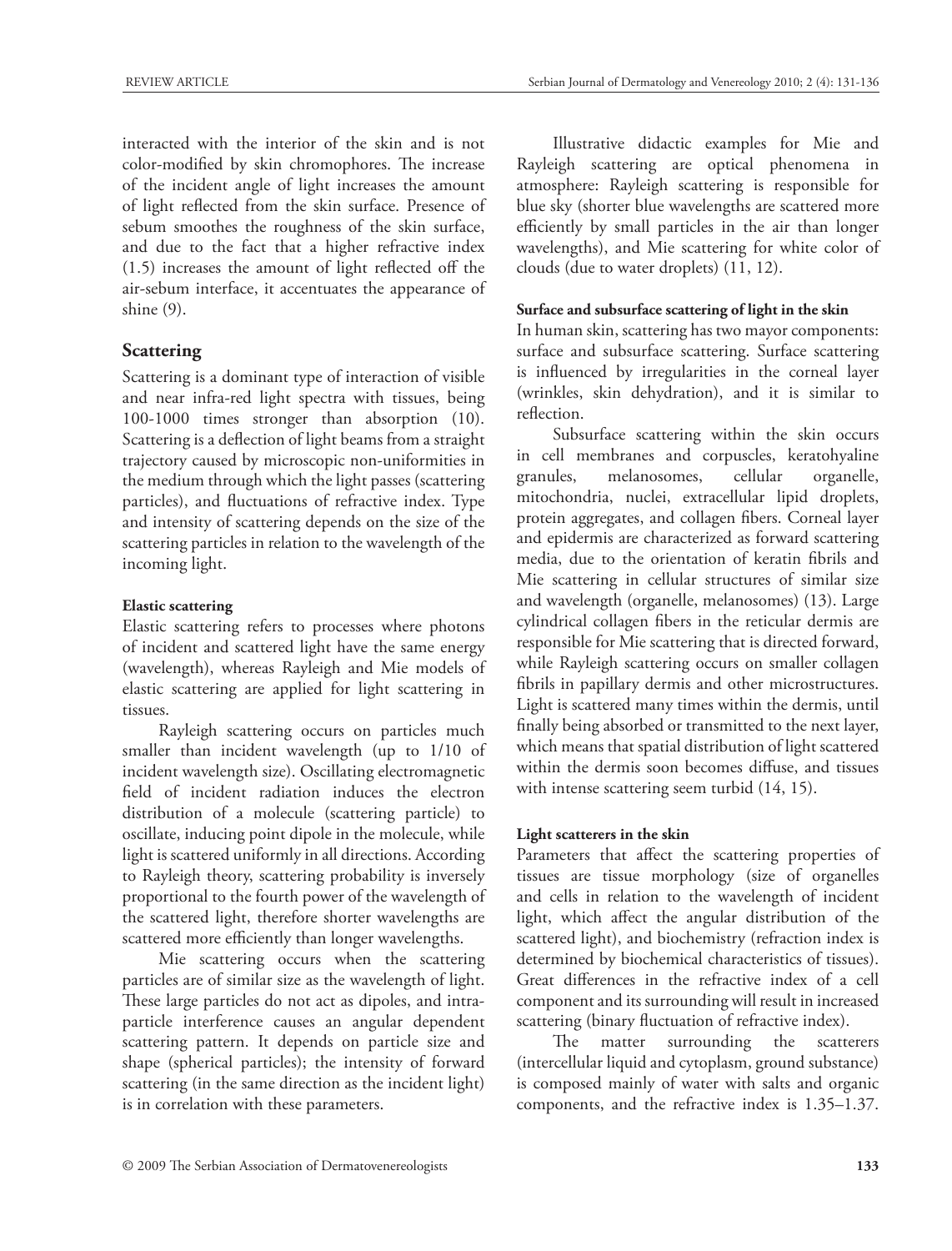The scattering particles (organelles, protein fibrils, membranes, protein globules) have a higher density of proteins and lipids in comparison with the ground substance and thus a greater index of refraction (1*.*39– 1*.*47).

Collagen fibers are the main scatterers in the stroma; due to their fibrilar structure, high refractive index (axial 1.32-1,45, radial 1.40-1.61), scattering in the stroma is much more abundant than in the epithelial layers (3, 17).

Melanin has a high index of refraction (1.7) compared with the surrounding cell components; the size of melanosomes is  $100 \mu m - 1000 \mu m$ . Large increase in melanin scattering has been observed in vitro (18), but in vivo, no significant differences have been detected between scattering properties of melanocytic nevus and healthy skin. This suggests that the primary optical function of melanin is absorption, and that Rayleigh scattering in melanin is negligible in comparison with melanin absorption and scattering in other microstructures of the skin (19).

# **Penetration of human skin by visible light**

Visible light (400-760 µm) goes through intense absorption and scattering within the skin, and that attenuation of incident light is limiting the depth to which visible radiation may penetrate. At wavelengths shorter than 600 nm, light absorption by hemoglobin and melanin is dominant, while skin scattering is attributed to small Rayleigh scatterers, such as melanin dust and structural cell components, much smaller (<300 µm) than the wavelength. At visible wavelengths, longer than 600 µm, absorption decreases; Mie scattering occurs on large collagen and elastin bundles, sized several µm, being intensely directed forward (following the direction of incident light towards deeper skin layers) (20, 8). With longer wavelengths  $(700 \text{ to } 1300 \text{ µm})$  scattering in the skin decreases; due to low scattering these wavelengths have the greatest penetration depth into the skin, and are referred to as the optical window. Light of longer wavelength is absorbed by water and does not penetrate deeply into skin.

The penetration depth of light into the skin is defined as the depth at which the incident intensity is attenuated to a certain level outside the skin; it is an indication of the rate at which the intensity of the incident light is attenuated in the tissue (1, 21).

### **Polarized light scattering in the skin**

Scattered light carries important information about the morphology of tissues. Upon scattering, distribution and direction of light changes, and methods using polarized light can more precisely determine scattering characteristics of the medium. Optical activity of molecules determines the speed and level of polarized light randomization. Dermal collagen has a property of birefringence (double refraction of polarized light), dependent on orientation of fibers in relation to vectors of polarization of incident light, and both birefringent and the scattering effects can change the polarization state of light. Information about the structure of a tissue and the birefringence of its components can be extracted from the registered depolarization degree of initially polarized light. Polarization properties of light reflected from tissues can be used as a selector of photons coming from different depths in the tissue. Such polarization gating can provide novel contrast mechanisms for tissue imaging and spectroscopy (22- 24). Human eye is not sensitive to the polarization characteristics of light, therefore complex instruments are necessary for such precise measurements.

# **Light passing through the skin**

Pathway of light through the skin is presented in Figure 1. On the surface of the corneal layer 4-7% of light is being reflected; the remaining light enters and traverses the corneal layer, being scattered only by degraded melanosomes (melanin dust) in flattened corneal cells. The light then enters the viable epidermis where it is absorbed and scattered by the epidermal melanin pigment. The direction of travel of the light is changed whenever a change in the index of refraction occurs in its path of travel. Cell membranes and organelles have slightly different indices of refraction than the bulk index of the epidermis, and therefore cause slight changes in the direction of travel through the corneal layer; due to scattering in the epidermal layers, it is directed forward into dermis. A proportion of light is absorbed by melanin, in correlation with the volume fraction of tissue occupied by melanosomes. Upon entering the dermis, light is scattered due to Rayleigh scattering in small collagen fibrils in the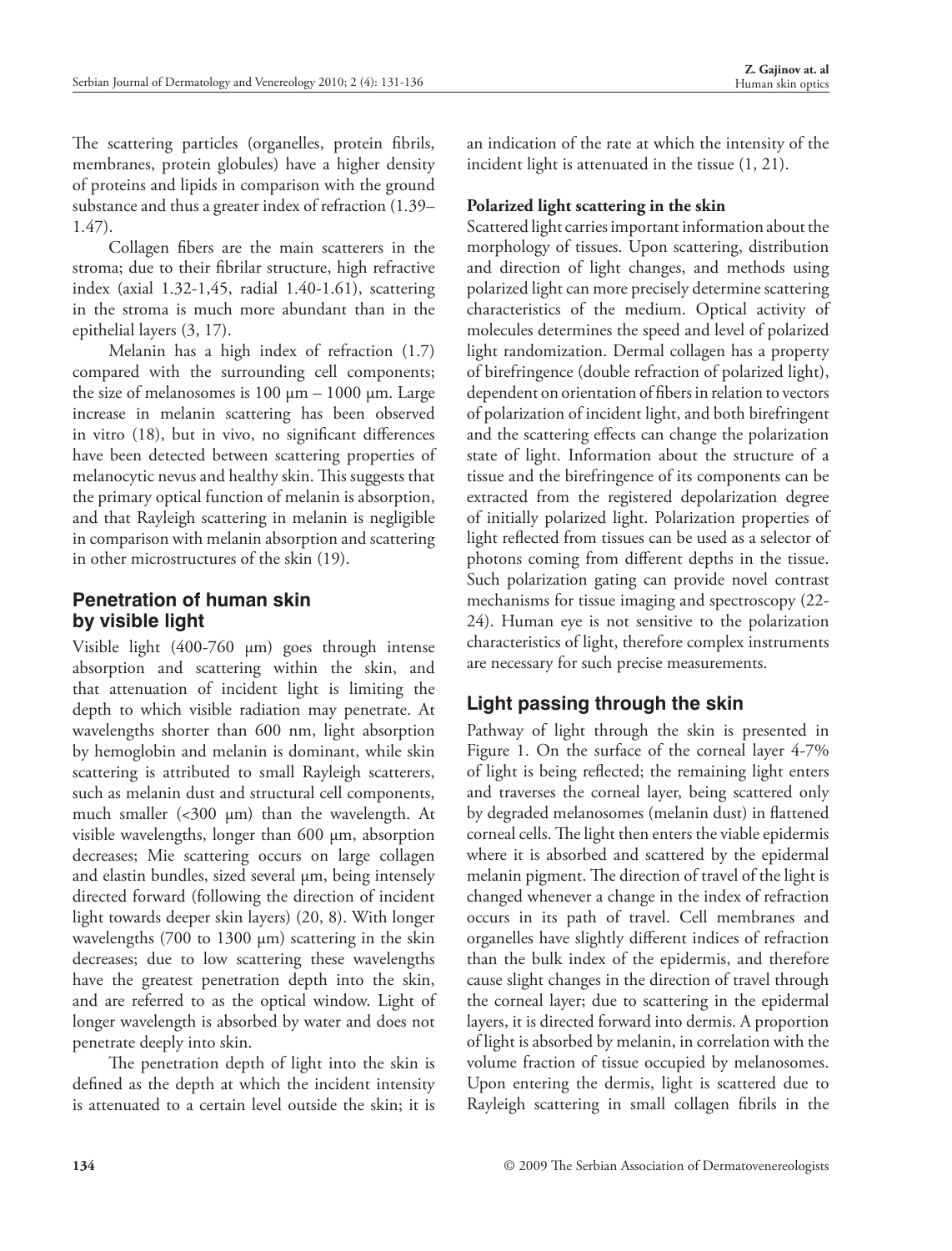

Figure 1. Optical pathway of visible light through the skin

papillary dermis, while light scattered backward enters epidermis again, scatters preferentially towards the surface of the skin and out of it. Upon entering reticular dermis the light scatters in larger collagen fibers (Mie scattering) directing forward to deeper layers, subcutis. Therefore, light reemitted from the reticular layer is thus considered negligible due to the highly forward-directed Mie scattering. A proportion of light in dermis is absorbed by hemoglobin, proportionally to its volume fraction in the tissue.

Upon Mie scattering, light in reticular dermis reaches subcutis and is largely reemitted back and then traverses the hemoglobin and melanin filter and after that it is again reflected and scattered by the air interface out of the skin. The light we detect (photograph) has traveled twice through the melanin and the hemoglobin filters.

# **Conclusion**

When describing the state of skin we need to characterize the surface features (contours, scars, fine texture, surface appearance) as well as the subsurface features (erythema, pigmentation and dermal collagen scattering) that contribute to the appearance of the skin (25). Understanding and modeling optical properties of the skin is a dynamic field of investigation, driven by various medical and industrial needs (diagnostic or photo-therapeutic use in medicine, cosmetic science, entertainment industry, computer graphics, computer vision etc.). Skin has irregular morphology, with follicles and glands, layered structures, and exhibits anisotropic behavior. Therefore all models of light interaction with the skin are simplified, only representing some important features. More comprehensive models of skin optics are still necessary.

# **Refrences**

1. Kollias N. The interaction of light with the skin. In: Wilhelm K, Elsner P, Berardesca E, Maibach H, editors, Bioengineering of the skin: skin imaging and analysis. 2nd ed. New York: Informa Healthcare; 2007. p. 222-8.

2. Anderson R, Parrish JA. The optics of human skin. J Invest Dermatol 1981;77:13–9

3. Igarashi T, Nishino K, Nayar SK. The appearance of human skin. Technical Report: CUCS-024-05 [cited 21.01.2011.] Available at http://citeseerx.ist.psu.edu/viewdoc/ download?doi=10.1.1.87. 5961& rep=rep1&type=pdf

4. Jacques S, Glickman R, Schwartz J. Internal absorption coefficient and threshold for pulsed laser disruption of melanosomes isolated from retinal pigment epithelium. SPIE Proc 1996;2681:468-77

5. Jacques SL. Skin optics. Oregon Medical Laser Center News Jan 1998. [cited 08.02.2011.] Available at: http://omlc.ogi.edu/ news/jan98/skinoptics.htmlhttp://omlc.ogi.edu/news/jan98/ skinoptins.html

6. Baranoski GV, Krishnaswamy A. An introduction to light interaction with human skin. RITA 2004; XI:33-62. [cited 08.02.2011.] Available at http://www.seer.ufrgs.br/rita/article/ view/rita\_v11\_ n1\_p33-62/3553

7. Darvin ME, Gersonde I, Albrecht H, Gonchukov SA, Sterry W, Lademann J. Determination of beta carotene and lycopene concentrations in human skin using resonance raman spectroscopy. Laser Physics 2005;15(2):295-9.

8. Tseng SH, Bargo P, Durkin A, Kollias N. Chromophore concentrations, absorption and scattering properties of human skin in-vivo. Optics Express 2009;17:14599-617.

9. Li L, Soling C. A physically-based human skin reflection model. Proceedings of the 10th WSEAS International Conference on Automation & Information; 2009 March 23-25; Prague, Czech Republic. Wisconsin: WSEAS; 2009. p. 25-30.

10. Cheong WF, Prahl SA, Welch AJ. A review of the optical properties of biological tissues. IEEE J Quantum Electron 1990;26:2166-85

11. Pecina MA, Smith CA. A classroom demonstration of rayleigh light scattering in optically active and inactive systems. J Chem Educ 1999;76(9):1230-3